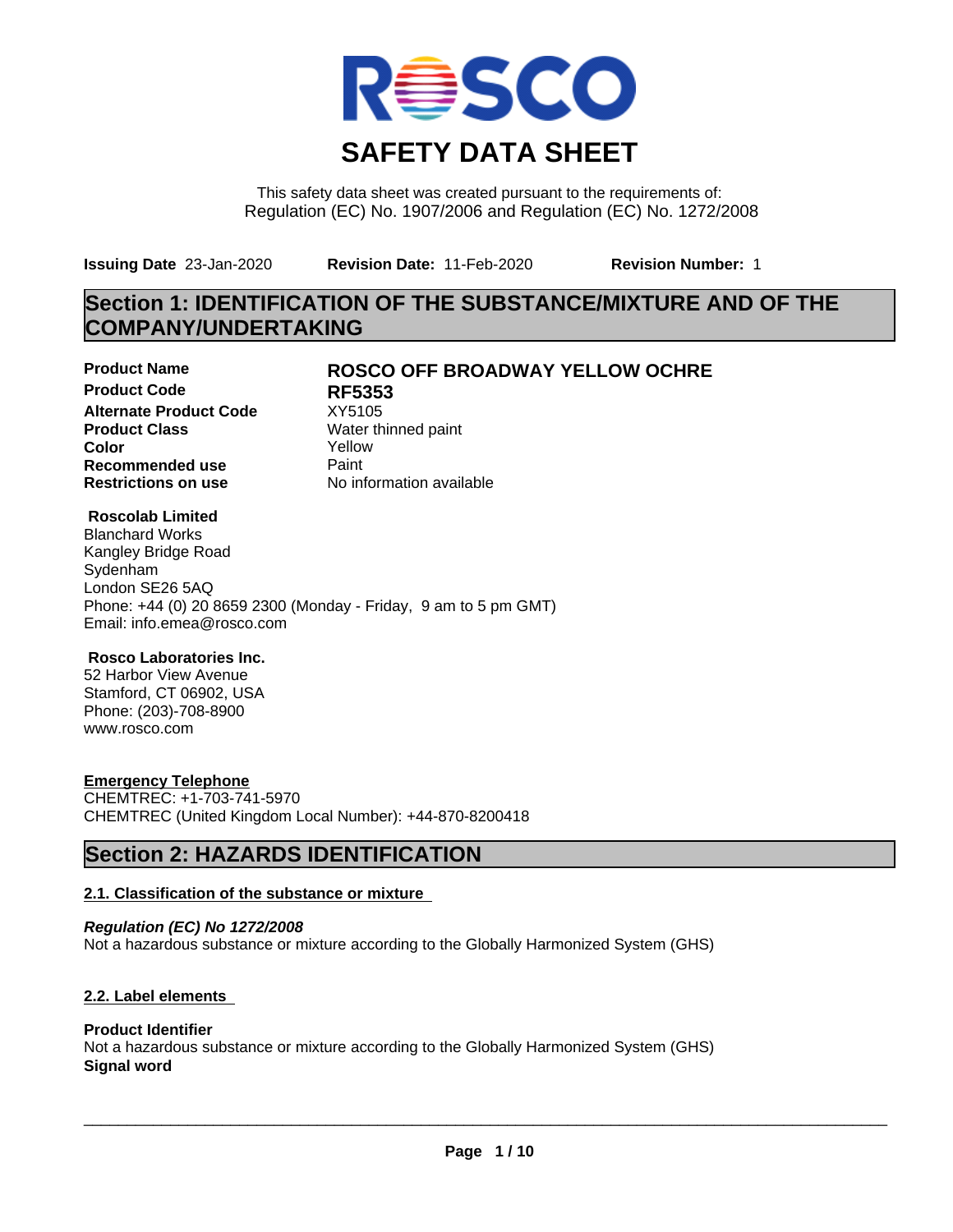#### None

EUH210 - Safety data sheet available on request

#### **2.3. Other hazards**

**General Hazards** No information available

## **Section 3: COMPOSITION/INFORMATION ON INGREDIENTS**

#### **3.1 Substances**

#### **3.2 Mixtures**

| <b>Chemical name</b>                                           | <b>EINECS/ELINCS No.</b> | <b>CAS No.</b> | Weight-%      | <b>Classification</b><br>according to<br><b>Regulation (EC) No.</b><br>1272/2008 [CLP] | <b>REACH registration</b><br>number |
|----------------------------------------------------------------|--------------------------|----------------|---------------|----------------------------------------------------------------------------------------|-------------------------------------|
| Limestone                                                      | 215-279-6                | 1317-65-3      | $>=15 - 20$   | Not available                                                                          | Not available                       |
| Titanium dioxide                                               | 236-675-5                | 13463-67-7     | $>= 1 - 5$    | Not available                                                                          | 101-2119489379-17-01<br>68          |
| Propylene glycol                                               | 200-338-0                | $57-55-6$      | $>=1 - 5$     | Not available                                                                          | 01-2119456809-23-02<br>24           |
| Distillates, petroleum,<br>solvent-refined heavy<br>paraffinic | 265-090-8                | 64741-88-4     | $>=0.1 - 0.3$ | Repr. 2 (H361)<br>STOT RE 1 (H372)<br>Asp. Tox 1 (H304)                                | Not available                       |
| Silica, crystalline                                            | 238-878-4                | 14808-60-7     | $>=0.1 - 0.3$ | STOT RE 1 (H372)                                                                       | Not available                       |

*Full text of H- and EUH-phrases: see section 16*

# **Section 4: FIRST AID MEASURES**

#### **4.1. Description of first aid measures**

#### **Description of first aid measures**

| <b>General Advice</b> | No hazards which require special first aid measures.                                                     |
|-----------------------|----------------------------------------------------------------------------------------------------------|
| <b>Eye Contact</b>    | Rinse thoroughly with plenty of water for at least 15<br>minutes and consult a physician.                |
| <b>Skin Contact</b>   | Wash off immediately with soap and plenty of water while<br>removing all contaminated clothes and shoes. |
| <b>Inhalation</b>     | Move to fresh air. If symptoms persist, call a physician.                                                |
| Ingestion             | Clean mouth with water and afterwards drink plenty of<br>water. Consult a physician if necessary.        |

#### **4.2. Most important symptoms and effects, both acute and delayed**

**Most Important Symptoms/Effects** None known.

**4.3. Indication of any immediate medical attention and special treatment**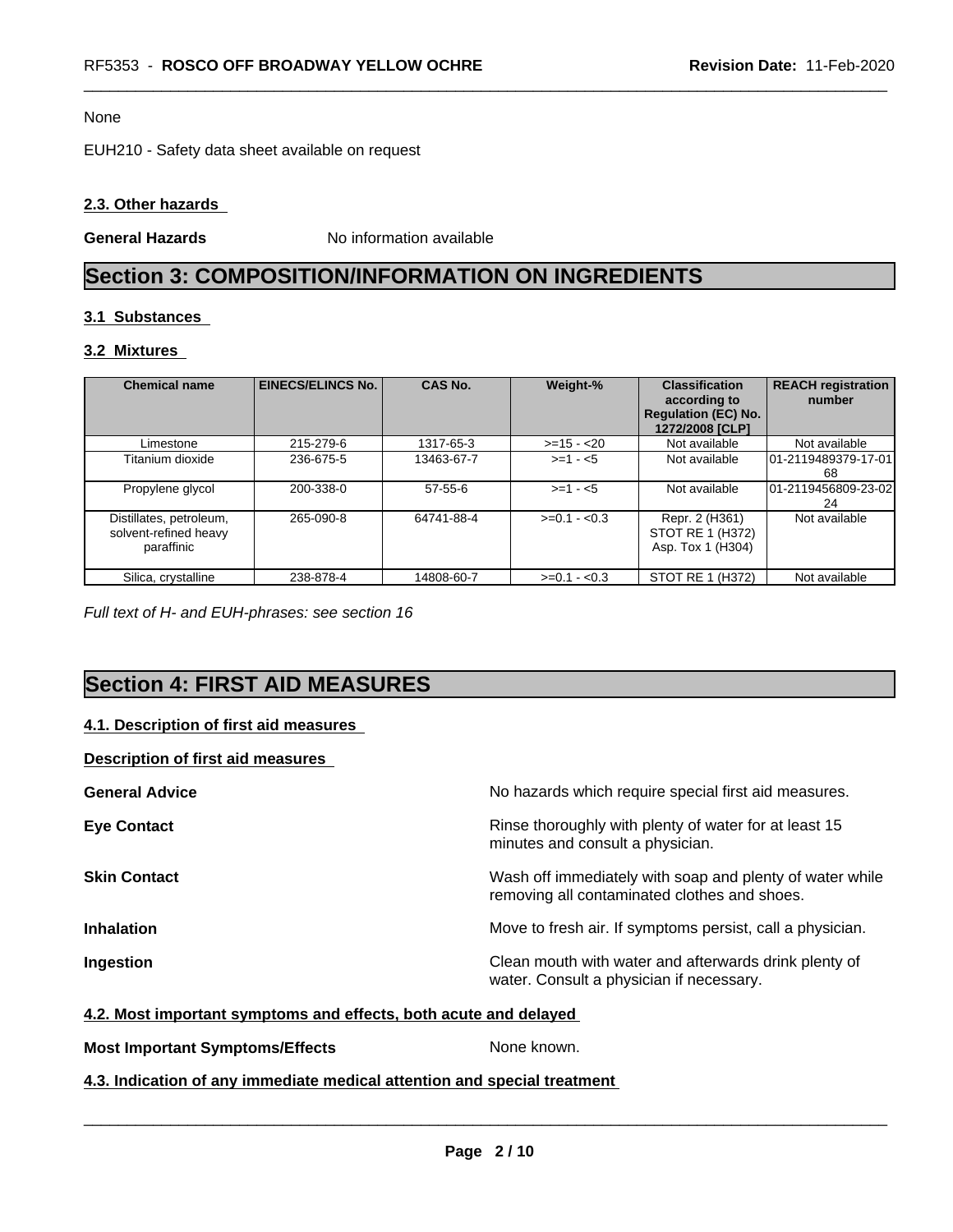**needed** 

**Notes To Physician Treat symptomatically.** 

| <b>Section 5: FIRE FIGHTING MEASURES</b>                                 |                                                                                                            |
|--------------------------------------------------------------------------|------------------------------------------------------------------------------------------------------------|
| 5.1. Extinguishing media                                                 |                                                                                                            |
| <b>Suitable Extinguishing Media</b>                                      | Use extinguishing measures that are appropriate to local<br>circumstances and the surrounding environment. |
| <b>Unsuitable Extinguishing Media</b>                                    | No information available.                                                                                  |
| 5.2. Special hazards arising from the substance or mixture               |                                                                                                            |
| <b>Specific Hazards Arising From The Chemical</b>                        | Closed containers may rupture if exposed to fire or<br>extreme heat.                                       |
| Sensitivity to static discharge                                          | No                                                                                                         |
| <b>Sensitivity to mechanical impact</b>                                  | No                                                                                                         |
| 5.3. Advice for firefighters                                             |                                                                                                            |
| Protective equipment and precautions for firefighters                    | Wear self-contained breathing apparatus and protective<br>suit.                                            |
| <b>Section 6: ACCIDENTAL RELEASE MEASURES</b>                            |                                                                                                            |
| 6.1. Personal precautions, protective equipment and emergency procedures |                                                                                                            |
| <b>Personal Precautions</b>                                              | Avoid contact with skin, eyes and clothing. Ensure<br>adequate ventilation.                                |
| <b>Other Information</b>                                                 | Observe all relevant local and international regulations.                                                  |

**6.2. Environmental precautions**

**Environmental precautions Environmental precautions** Prevent spreading of vapors through sewers, ventilation

**6.3. Methods and material for containment and cleaning up**

**Methods for Containment Methods for Containment Absorb** with inert material and place in suitable container

for disposal. **Methods for Cleaning Up** Clean contaminated surface thoroughly.

**6.4. Reference to other sections**

**Other information** See Section 12 for additional information.

systems and confined areas.

 $\overline{\phantom{a}}$  ,  $\overline{\phantom{a}}$  ,  $\overline{\phantom{a}}$  ,  $\overline{\phantom{a}}$  ,  $\overline{\phantom{a}}$  ,  $\overline{\phantom{a}}$  ,  $\overline{\phantom{a}}$  ,  $\overline{\phantom{a}}$  ,  $\overline{\phantom{a}}$  ,  $\overline{\phantom{a}}$  ,  $\overline{\phantom{a}}$  ,  $\overline{\phantom{a}}$  ,  $\overline{\phantom{a}}$  ,  $\overline{\phantom{a}}$  ,  $\overline{\phantom{a}}$  ,  $\overline{\phantom{a}}$ 

# **Section 7: HANDLING AND STORAGE**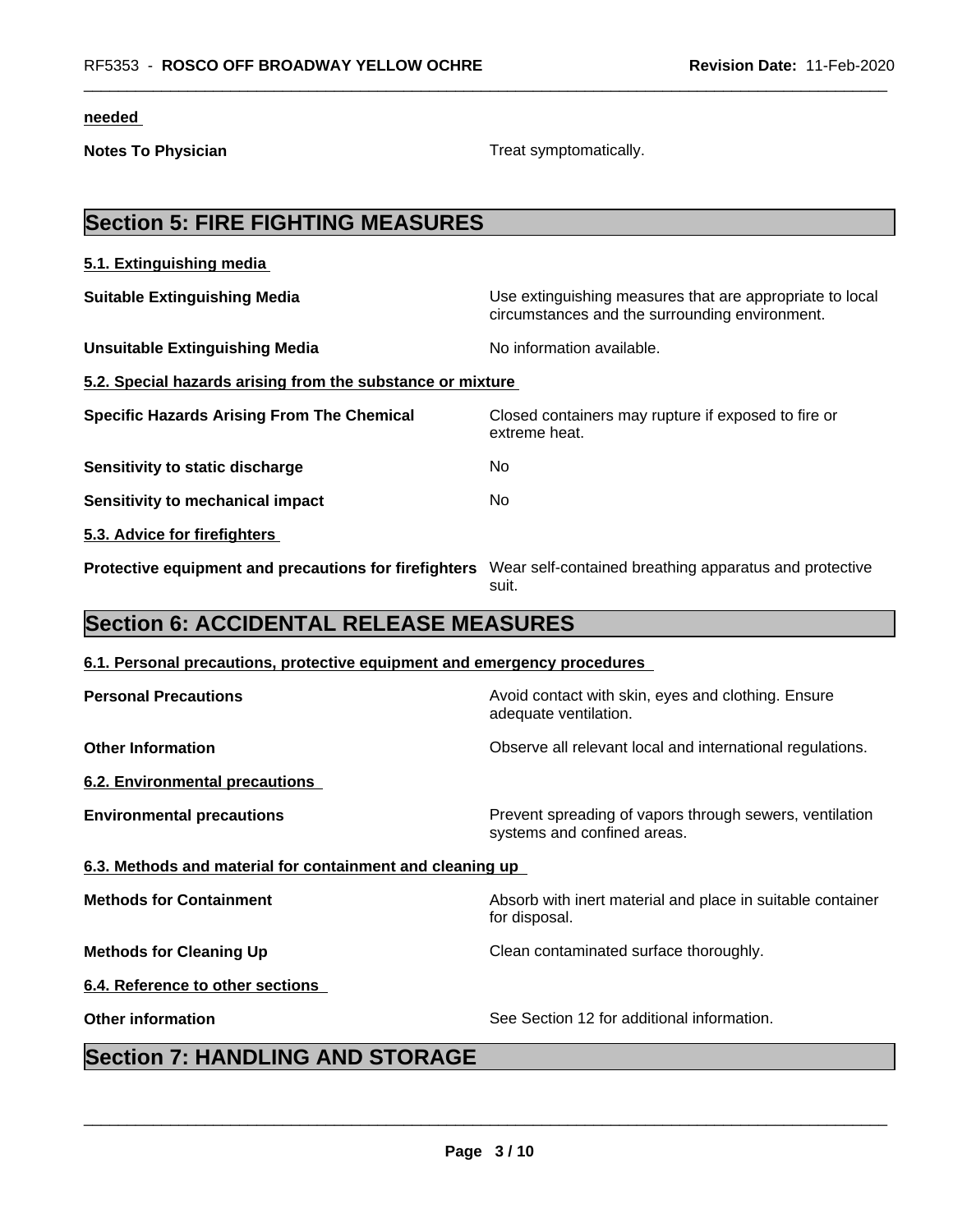#### **7.1. Precautions for safe handling**

**Handling Handling Avoid contact with skin, eyes and clothing. Avoid breathing** vapors, spray mists or sanding dust. In case of insufficient ventilation, wear suitable respiratory equipment.

**Hygiene Measures** Mash thoroughly after handling.

#### **7.2. Conditions for safe storage, including any incompatibilities**

**Storage Keep container tightly closed. Keep out of the reach of Keep** container tightly closed. Keep out of the reach of children.

**7.3. Specific end use(s)**

**Specific Uses Architectural coating. Apply as directed. Refer to product Specific Uses** label / literature for specific instructions.

**Risk Management Methods (RMM)** Not Applicable.

# **Section 8: EXPOSURE CONTROLS/PERSONAL PROTECTION**

#### **8.1. Control parameters**

| <b>Chemical name</b>   | <b>European Union</b>   | <b>Belgium</b>            | <b>Bulgaria</b>                                      |         |                          | <b>Cyprus</b>            | <b>France</b>             | <b>Ireland</b>                                                                     |
|------------------------|-------------------------|---------------------------|------------------------------------------------------|---------|--------------------------|--------------------------|---------------------------|------------------------------------------------------------------------------------|
| Limestone<br>1317-65-3 |                         | TWA: 10 mg/m <sup>3</sup> | TWA: 1.0 fiber/cm3<br>TWA: 10 mg/m <sup>3</sup>      |         |                          |                          |                           | TWA: 10 mg/m <sup>3</sup><br>TWA: $4 \text{ mg/m}^3$<br>STEL: 30 mg/m <sup>3</sup> |
|                        |                         |                           |                                                      |         |                          |                          |                           | STEL: 12 mg/m <sup>3</sup>                                                         |
| Titanium dioxide       | $\sim$                  | TWA: 10 mg/m <sup>3</sup> | TWA: 10.0 mg/m <sup>3</sup>                          |         |                          | $\sim$                   | TWA: 10 mg/m <sup>3</sup> | TWA: 10 mg/m <sup>3</sup>                                                          |
| 13463-67-7             |                         |                           | TWA: 1.0 mg/m <sup>3</sup>                           |         |                          |                          |                           | TWA: $4 \text{ mg/m}^3$                                                            |
|                        |                         |                           |                                                      |         |                          |                          |                           | STEL: 30 mg/m <sup>3</sup>                                                         |
|                        |                         |                           |                                                      |         |                          |                          |                           | STEL: 12 mg/m <sup>3</sup>                                                         |
| Propylene glycol       | $\sim$                  | $\sim$                    | $\overline{a}$                                       |         |                          |                          |                           | TWA: 10 mg/m <sup>3</sup>                                                          |
| $57 - 55 - 6$          |                         |                           |                                                      |         |                          |                          |                           | TWA: 150 ppm                                                                       |
|                        |                         |                           |                                                      |         |                          |                          |                           | TWA: 470 mg/m <sup>3</sup>                                                         |
|                        |                         |                           |                                                      |         |                          |                          |                           | STEL: 1410 mg/m <sup>3</sup>                                                       |
|                        |                         |                           |                                                      |         |                          |                          |                           | STEL: 30 mg/m <sup>3</sup>                                                         |
|                        |                         |                           |                                                      |         |                          |                          |                           | STEL: 450 ppm                                                                      |
| <b>Chemical name</b>   | Germany                 | <b>Greece</b>             | Hungary                                              |         |                          | Iceland                  | Italy                     | Latvia                                                                             |
| Limestone              |                         | TWA: $10 \text{ mg/m}^3$  | TWA: 10 mg/m <sup>3</sup>                            |         |                          |                          |                           |                                                                                    |
| 1317-65-3              |                         | TWA: $5 \text{ mg/m}^3$   |                                                      |         |                          |                          |                           |                                                                                    |
| Titanium dioxide       | $\mathbf{r}$            | TWA: $10 \text{ mg/m}^3$  | $\sim$                                               |         |                          | 6 mg/m <sup>3</sup> TWA  |                           | TWA: $10 \text{ mg/m}^3$                                                           |
| 13463-67-7             |                         | TWA: $5 \text{ mg/m}^3$   |                                                      |         |                          |                          |                           |                                                                                    |
| Propylene glycol       | $\mathbf{r}$            |                           | $\overline{a}$                                       |         |                          | $\sim$                   | $\blacksquare$            | TWA: $7 \text{ mg/m}^3$                                                            |
| $57 - 55 - 6$          |                         |                           |                                                      |         |                          |                          |                           |                                                                                    |
| <b>Chemical name</b>   | Lithuania               | <b>Netherlands</b>        | <b>Poland</b>                                        | Romania |                          | <b>Spain</b>             | <b>Sweden</b>             | <b>United</b><br>Kingdom                                                           |
| Limestone              | $\sim$                  | $\sim$                    |                                                      |         | TWA: $10 \text{ mg/m}^3$ | $\sim$                   | $\sim$                    | TWA: 10 mg/m <sup>3</sup>                                                          |
| 1317-65-3              |                         |                           |                                                      |         |                          |                          |                           | TWA: $4 \text{ mg/m}^3$                                                            |
|                        |                         |                           |                                                      |         |                          |                          |                           | STEL: 30 mg/m <sup>3</sup>                                                         |
|                        |                         |                           |                                                      |         |                          |                          |                           | STEL: 12 mg/m <sup>3</sup>                                                         |
| Titanium dioxide       | TWA: $5 \text{ mg/m}^3$ |                           | STEL: 30 mg/m <sup>3</sup> TWA: 10 mg/m <sup>3</sup> |         |                          | TWA: $10 \text{ mg/m}^3$ | TLV: $5 \text{ mg/m}^3$   | TWA: 10 mg/m <sup>3</sup>                                                          |
| 13463-67-7             |                         |                           | TWA: 10 mg/m <sup>3</sup> STEL: 15 mg/m <sup>3</sup> |         |                          |                          |                           | TWA: $4 \text{ mg/m}^3$                                                            |
|                        |                         |                           |                                                      |         |                          |                          |                           | STEL: 30 mg/m <sup>3</sup>                                                         |
|                        |                         |                           |                                                      |         |                          |                          |                           | STEL: 12 mg/m <sup>3</sup>                                                         |
| Propylene glycol       | TWA: $7 \text{ mg/m}^3$ |                           | TWA: 100 mg/m <sup>3</sup>                           |         |                          |                          |                           | TWA: 150 ppm                                                                       |
| $57 - 55 - 6$          |                         |                           |                                                      |         |                          |                          |                           | TWA: 474 mg/m <sup>3</sup>                                                         |
|                        |                         |                           |                                                      |         |                          |                          |                           | TWA: $10 \text{ mg/m}^3$                                                           |
|                        |                         |                           |                                                      |         |                          |                          |                           | STEL: 450 ppm                                                                      |
|                        |                         |                           |                                                      |         |                          |                          |                           | <b>STEL: 1422</b>                                                                  |
|                        |                         |                           |                                                      |         |                          |                          |                           | mg/m <sup>3</sup>                                                                  |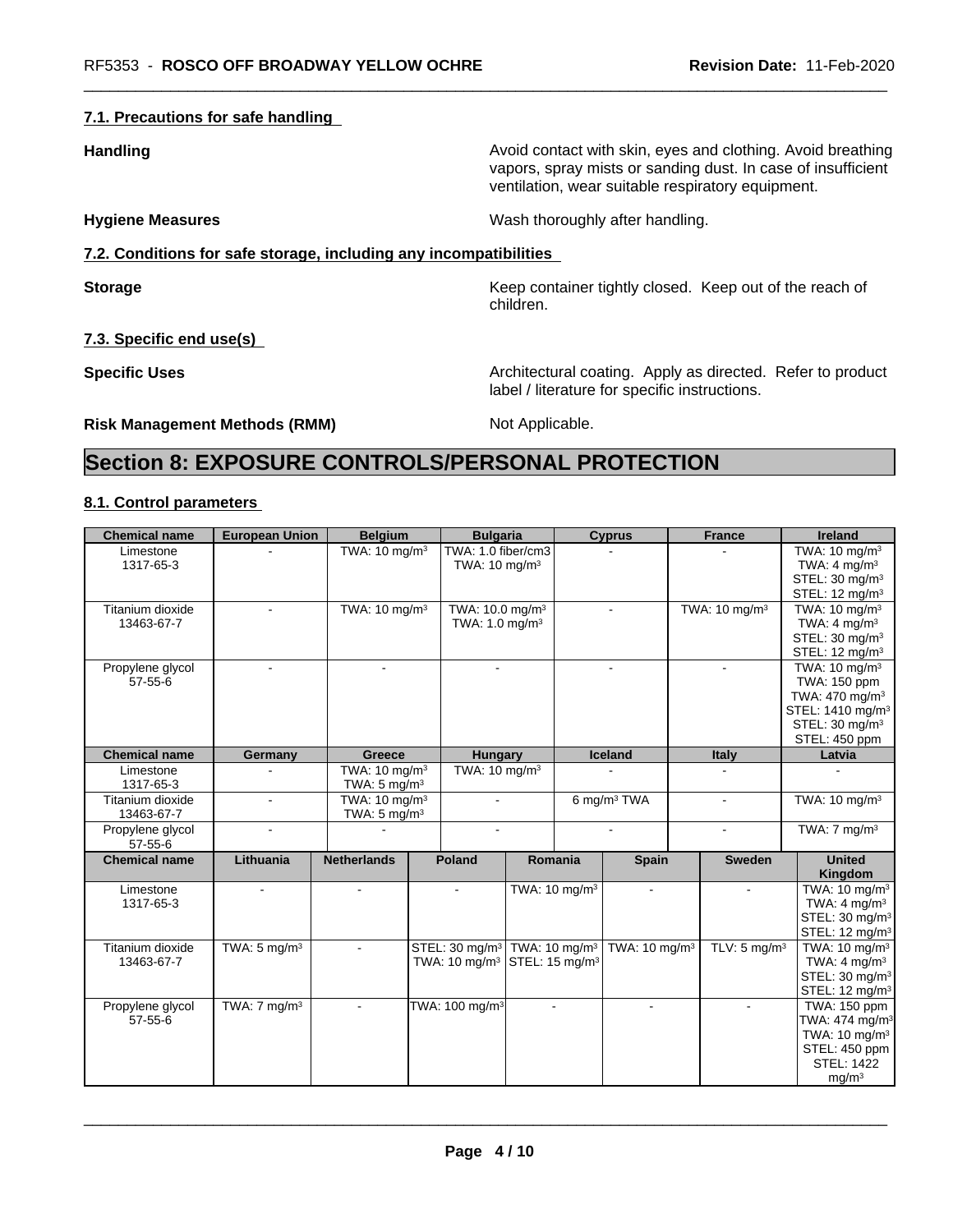|                                      | STEL: 30 mg/m <sup>3</sup>                                                                                                             |
|--------------------------------------|----------------------------------------------------------------------------------------------------------------------------------------|
| 8.2. Exposure controls               |                                                                                                                                        |
| Occupational exposure controls       |                                                                                                                                        |
| <b>Engineering Measures</b>          | Ensure adequate ventilation, especially in confined areas.                                                                             |
| <b>Personal Protective Equipment</b> |                                                                                                                                        |
| <b>Respiratory Protection</b>        | In case of insufficient ventilation wear suitable respiratory<br>equipment.                                                            |
| <b>Eye Protection</b>                | Safety glasses with side-shields.                                                                                                      |
| <b>Skin Protection</b>               | Lightweight protective clothing.                                                                                                       |
| <b>Hand protection</b>               | Impervious gloves.                                                                                                                     |
| <b>Hygiene Measures</b>              | Avoid contact with skin, eyes and clothing. Remove and<br>wash contaminated clothing before re-use. Wash<br>thoroughly after handling. |

# **Section 9: PHYSICAL AND CHEMICAL PROPERTIES**

#### **9.1. Information on basic physical and chemical properties**

| Appearance                           | liquid                   |                 |
|--------------------------------------|--------------------------|-----------------|
| Odor                                 | little or no odor        |                 |
| <b>Odor Threshold</b>                | No information available |                 |
| <b>Property</b>                      | Values                   | Remarks/ Method |
| Density (g/L)                        | 1450 - 1498              | None known      |
| <b>Relative Density</b>              | $1.45 - 1.49$            |                 |
| рH                                   | No information available | None known      |
| <b>Viscosity (cps)</b>               | No information available | None known      |
| Solubility(ies)                      | No information available | None known      |
| <b>Water solubility</b>              | No information available | None known      |
| <b>Evaporation Rate</b>              | No information available | None known      |
| Vapor pressure                       | No information available | None known      |
| Vapor density                        | No information available | None known      |
| Wt. % Solids                         | $50 - 60$                | None known      |
| Vol. % Solids                        | $30 - 40$                | None known      |
| Wt. % Volatiles                      | $40 - 50$                | None known      |
| <b>Vol. % Volatiles</b>              | $60 - 70$                | None known      |
| <b>Boiling Point (°C)</b>            | 100                      | None known      |
| <b>Freezing Point (°C)</b>           | 0                        | None known      |
| <b>Melting Point (°C)</b>            | No information available | None known      |
| <b>Pour Point</b>                    | No information available | None known      |
| Flash Point (°C)                     | Not applicable           | None known      |
| <b>Flammability (solid, gas)</b>     | No information available | None known      |
| <b>Upper flammability limit:</b>     | No information available | None known      |
| Lower flammability limit:            | No information available | None known      |
| <b>Autoignition Temperature (°C)</b> | No information available | None known      |
| Decomposition Temperature (°C)       | No information available | None known      |
|                                      |                          |                 |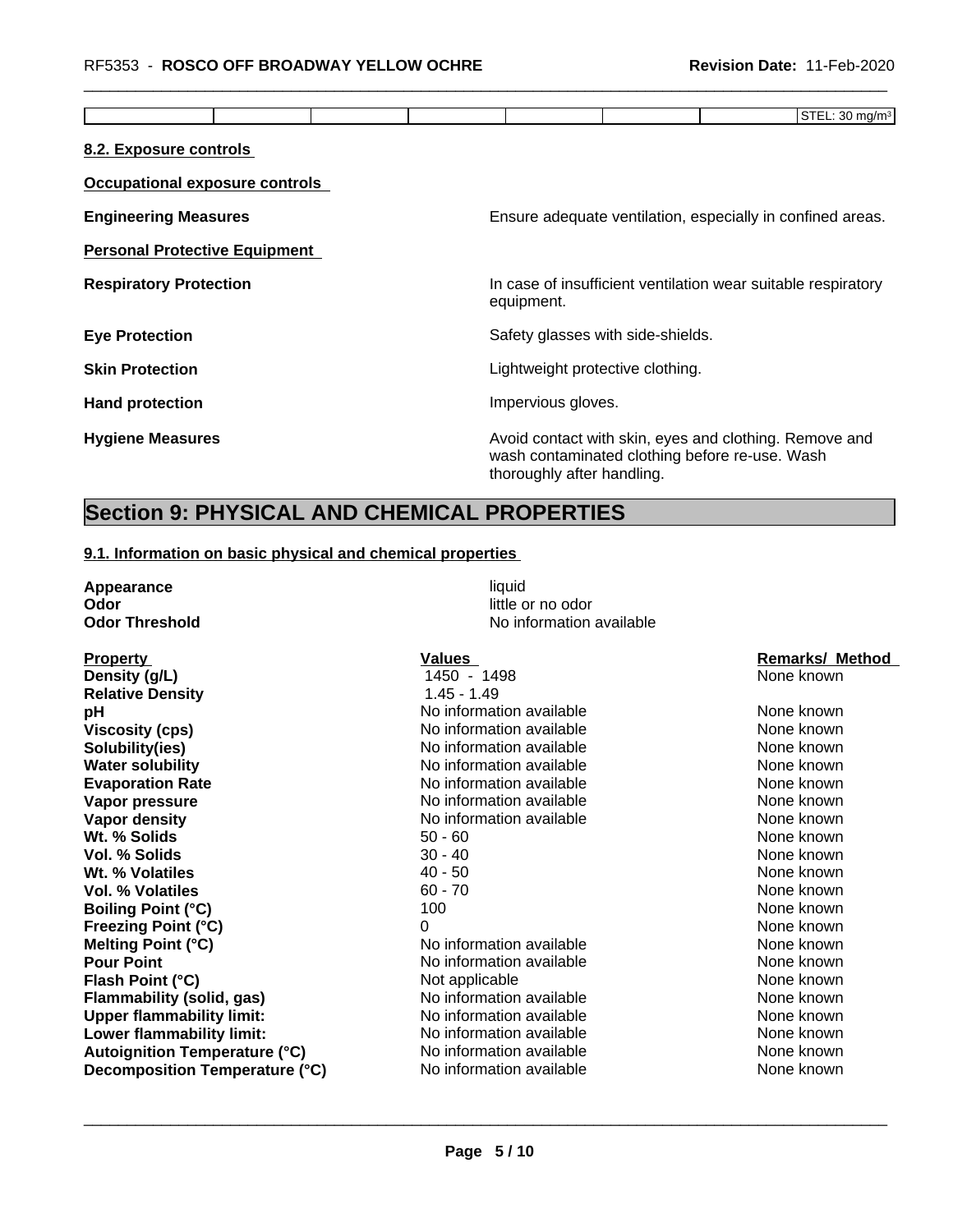**Oxidizing Properties** 

**Partition coefficient**<br> **Explosive properties**<br>
No information available None Known<br>
None known<br>
No information available **Explosive properties**<br> **Oxidizing Properties**<br>
No information available<br>
None known<br>
None known

# **Section 10: STABILITY AND REACTIVITY**

| 10.1. Reactivity<br><b>Reactivity</b>     | Not Applicable.                          |
|-------------------------------------------|------------------------------------------|
| 10.2. Chemical stability                  |                                          |
| <b>Chemical Stability</b>                 | Stable under normal conditions.          |
| 10.3. Possibility of hazardous reactions  |                                          |
| <b>Possibility of hazardous reactions</b> | None under normal conditions of use.     |
| 10.4. Conditions to avoid                 |                                          |
| <b>Conditions to avoid</b>                | Prevent from freezing.                   |
| 10.5. Incompatible materials              |                                          |
| Incompatible Materials                    | No materials to be especially mentioned. |
| 10.6. Hazardous decomposition products    |                                          |
| <b>Hazardous Decomposition Products</b>   | None under normal conditions of use.     |

# **Section 11: TOXICOLOGICAL INFORMATION**

#### **11.1. Information on toxicological effects**

**Product Information**

| <b>Inhalation</b>     | There is no data available for this product. |
|-----------------------|----------------------------------------------|
| Eye contact           | There is no data available for this product. |
| <b>Skin contact</b>   | There is no data available for this product. |
| Ingestion             | There is no data available for this product. |
| <b>Acute Toxicity</b> |                                              |

#### **Component Information**

| <b>Chemical name</b>    | Oral LD50             | Dermal LD50                  | <b>Inhalation LC50</b>            |
|-------------------------|-----------------------|------------------------------|-----------------------------------|
| Titanium dioxide        | $> 10000$ mg/kg (Rat) |                              |                                   |
| 13463-67-7              |                       |                              |                                   |
| Propylene glycol        | $= 20$ g/kg (Rat)     | $= 20800$ mg/kg (Rabbit)     |                                   |
| $57 - 55 - 6$           |                       |                              |                                   |
| Distillates, petroleum, | $>$ 5000 mg/kg (Rat)  | (Rabbit)<br>$> 2000$ mg/kg ( | $> 5530 \text{ mg/m}^3$ (Rat) 4 h |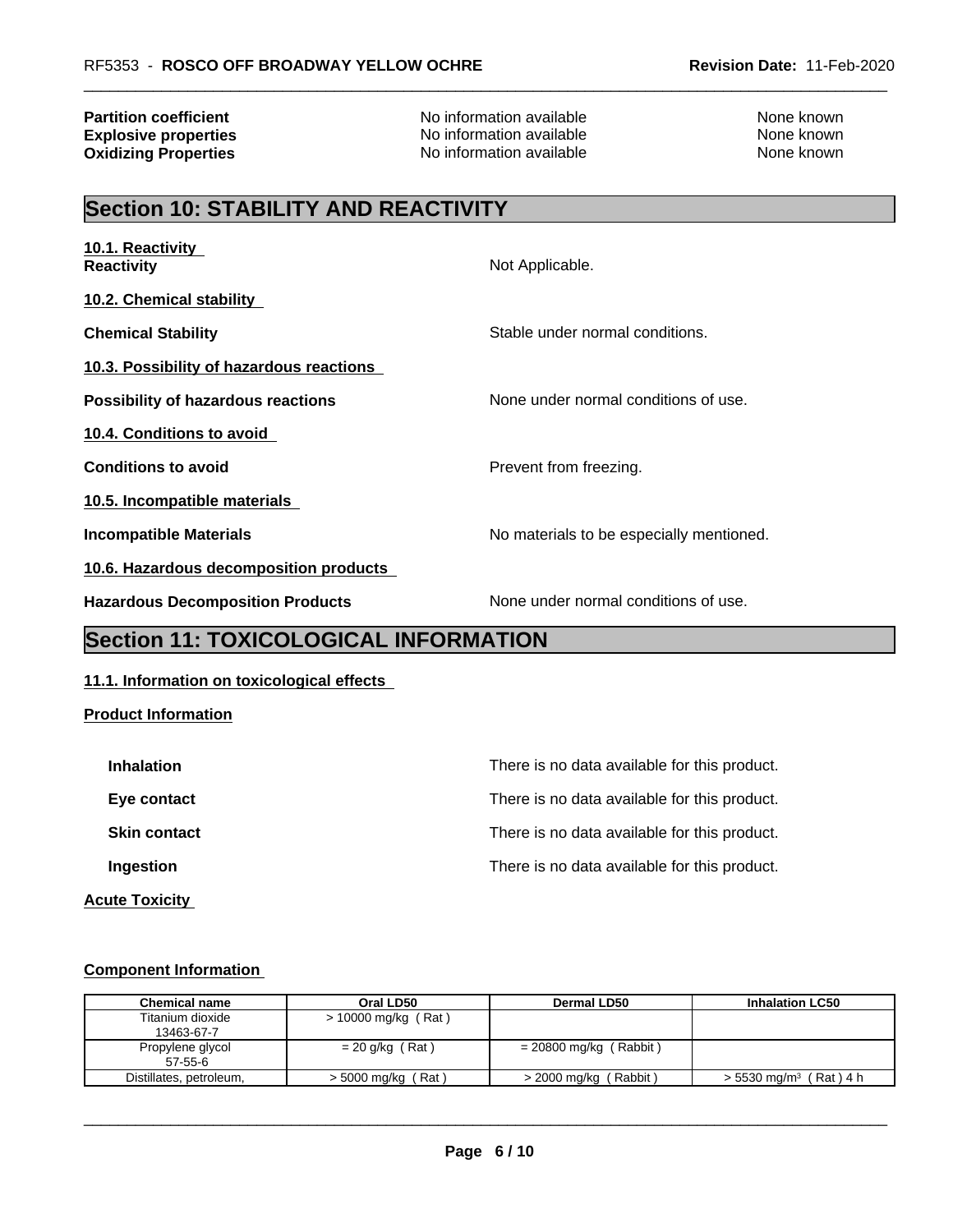| solvent-refined heavy paraffinic<br>64741-88-4 |                               |  |
|------------------------------------------------|-------------------------------|--|
| <b>Skin corrosion/irritation</b>               | No information available.     |  |
| Eye damage/irritation                          | No information available.     |  |
| <b>Sensitization</b>                           | No sensitizing effects known. |  |
| <b>Mutagenic Effects</b>                       | No information available.     |  |

#### **Carcinogenic effects**

The table below indicates whether each agency has listed any ingredient as a carcinogen.

| <b>Chemical name</b>              | <b>European Union</b> | <b>IARC</b>                    |
|-----------------------------------|-----------------------|--------------------------------|
| Titanium dioxide<br>13463-67-7    |                       | 2B - Possible Human Carcinogen |
| Silica, crystalline<br>14808-60-7 |                       | - Human Carcinogen             |

• Crystalline Silica has been determined to be carcinogenic to humans by IARC (1) when in respirable form. Risk of cancer depends on duration and level of inhalation exposure to spray mist or dust from sanding the dried paint.• Although IARC has classified titanium dioxide as possibly carcinogenic to humans (2B), their summary concludes: "No significant exposure to titanium dioxide is thought to occur during the use of products in which titanium dioxide is bound to other materials, such as paint."

#### **Legend**

IARC - International Agency for Research on Cancer

| <b>Reproductive Effects</b>     | No information available. |
|---------------------------------|---------------------------|
| <b>Developmental Effects</b>    | No information available. |
| <b>STOT - single exposure</b>   | No information available. |
| <b>STOT - repeated exposure</b> | No information available. |
| <b>Neurological Effects</b>     | No information available. |
| <b>Target organ effects</b>     | No information available. |
| <b>Symptoms</b>                 | No information available. |
| <b>Aspiration Hazard</b>        | No information available. |

# **Section 12: ECOLOGICAL INFORMATION**

#### **12.1. Toxicity**

The environmental impact of this product has not been fully investigated

| <b>Chemical name</b> | Algae/aguatic plants             | Fish                           | Crustacea                  |
|----------------------|----------------------------------|--------------------------------|----------------------------|
| Propylene glycol     | EC50: =19000mg/L (96h,           | LC50 41 - 47 mL/L Oncorhynchus | $EC50 > 1000$ mg/L (48 h)  |
| $57 - 55 - 6$        | Pseudokirchneriella subcapitata) | mvkiss (96 h)                  | $EC50 > 10000$ mg/L (24 h) |
|                      |                                  | $LC50 = 710$ mg/L Pimephales   |                            |
|                      |                                  | promelas (96 h)                |                            |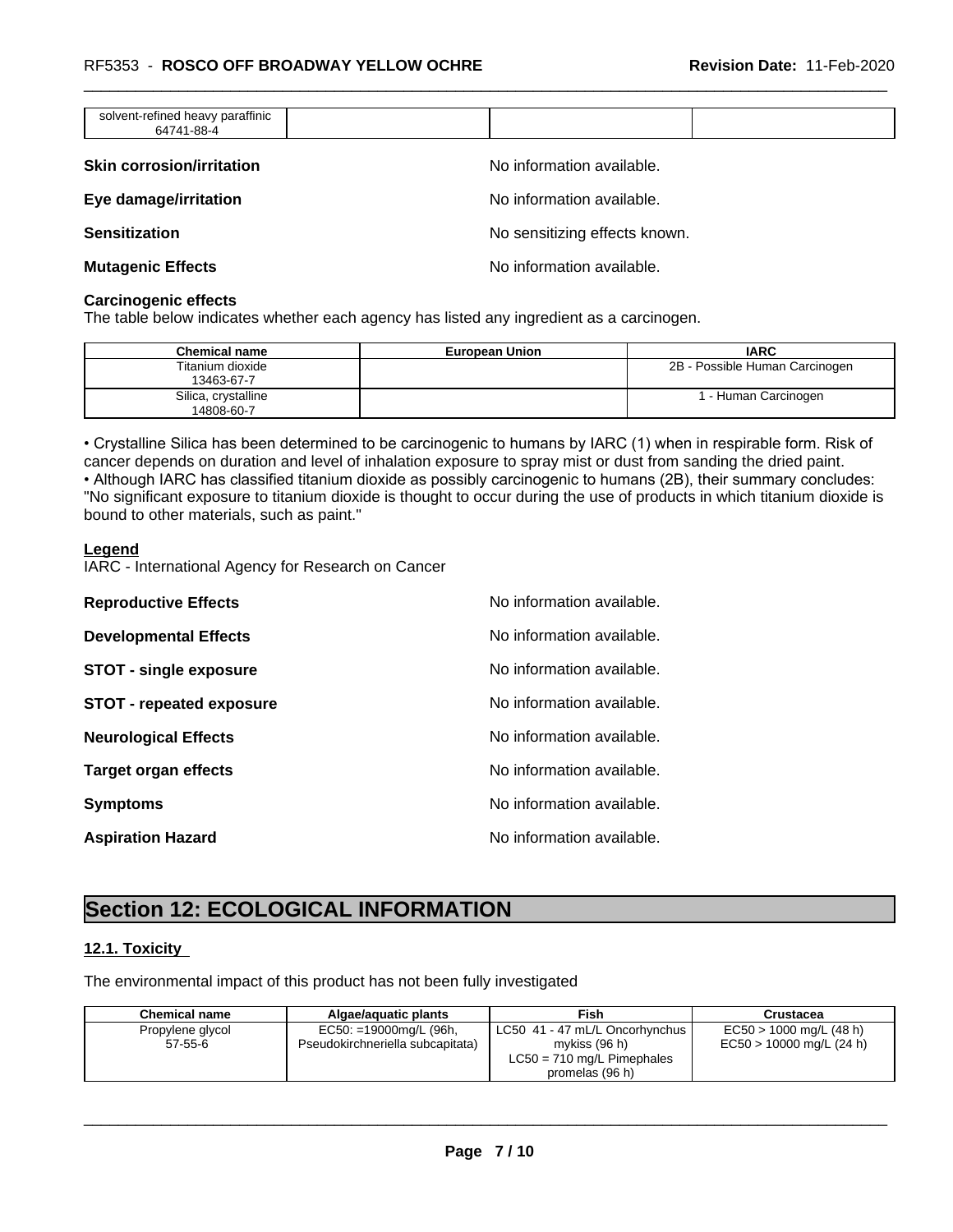|                                                | $\vert$ LC50 = 51600 mg/L Oncorhynchus $\vert$<br>mykiss (96 h)<br>$LC50 = 51400$ mg/L Pimephales |                               |  |
|------------------------------------------------|---------------------------------------------------------------------------------------------------|-------------------------------|--|
|                                                | promelas (96 h)                                                                                   |                               |  |
| Distillates, petroleum,                        | LC50: >5000mg/L (96h,                                                                             | EC50: >1000mg/L (48h, Daphnia |  |
| solvent-refined heavy paraffinic<br>64741-88-4 | Oncorhynchus mykiss)                                                                              | magna)                        |  |

#### **12.2. Persistence and degradability**

**12.3. Bioaccumulative potential**

**Bioaccumulation Bioaccumulation No information available.** 

**12.4. Mobility in soil**

**Mobility in soil in intervalle intervalle No information available.** 

**Mobility in Environmental Media** Noinformation available.

#### **12.5. Results of PBT and vPvB assessment**

#### **PBT and vPvB assessment** Noinformation available.

**No information available.** 

| Chemical name                                                          | <b>PBT and vPvB assessment</b>                 |
|------------------------------------------------------------------------|------------------------------------------------|
| Titanium dioxide                                                       | The substance is not PBT / vPvB PBT assessment |
| 13463-67-7                                                             | does not apply                                 |
| Propylene glycol                                                       | The substance is not PBT / vPvB PBT assessment |
| $57-55-6$                                                              | does not apply                                 |
| Distillates, petroleum, solvent-refined heavy paraffinic<br>64741-88-4 | The substance is not PBT / vPvB                |

#### **12.6. Other adverse effects**

**Other adverse effects** No information available

## **Section 13: DISPOSAL CONSIDERATIONS**

#### **13.1. Waste treatment methods**

**EWC waste disposal No** Noinformation available

**Waste from Residues/Unused Products** Dispose of in accordance with the European Directives on waste and hazardous waste.

**Contaminated Packaging <b>Empty Containers** should be taken for local recycling, recovery or waste disposal.

 $\overline{\phantom{a}}$  ,  $\overline{\phantom{a}}$  ,  $\overline{\phantom{a}}$  ,  $\overline{\phantom{a}}$  ,  $\overline{\phantom{a}}$  ,  $\overline{\phantom{a}}$  ,  $\overline{\phantom{a}}$  ,  $\overline{\phantom{a}}$  ,  $\overline{\phantom{a}}$  ,  $\overline{\phantom{a}}$  ,  $\overline{\phantom{a}}$  ,  $\overline{\phantom{a}}$  ,  $\overline{\phantom{a}}$  ,  $\overline{\phantom{a}}$  ,  $\overline{\phantom{a}}$  ,  $\overline{\phantom{a}}$ 

**Other Information** Waste codes should be assigned by the user based on the application for which the product was used.

### **Section 14: TRANSPORT INFORMATION**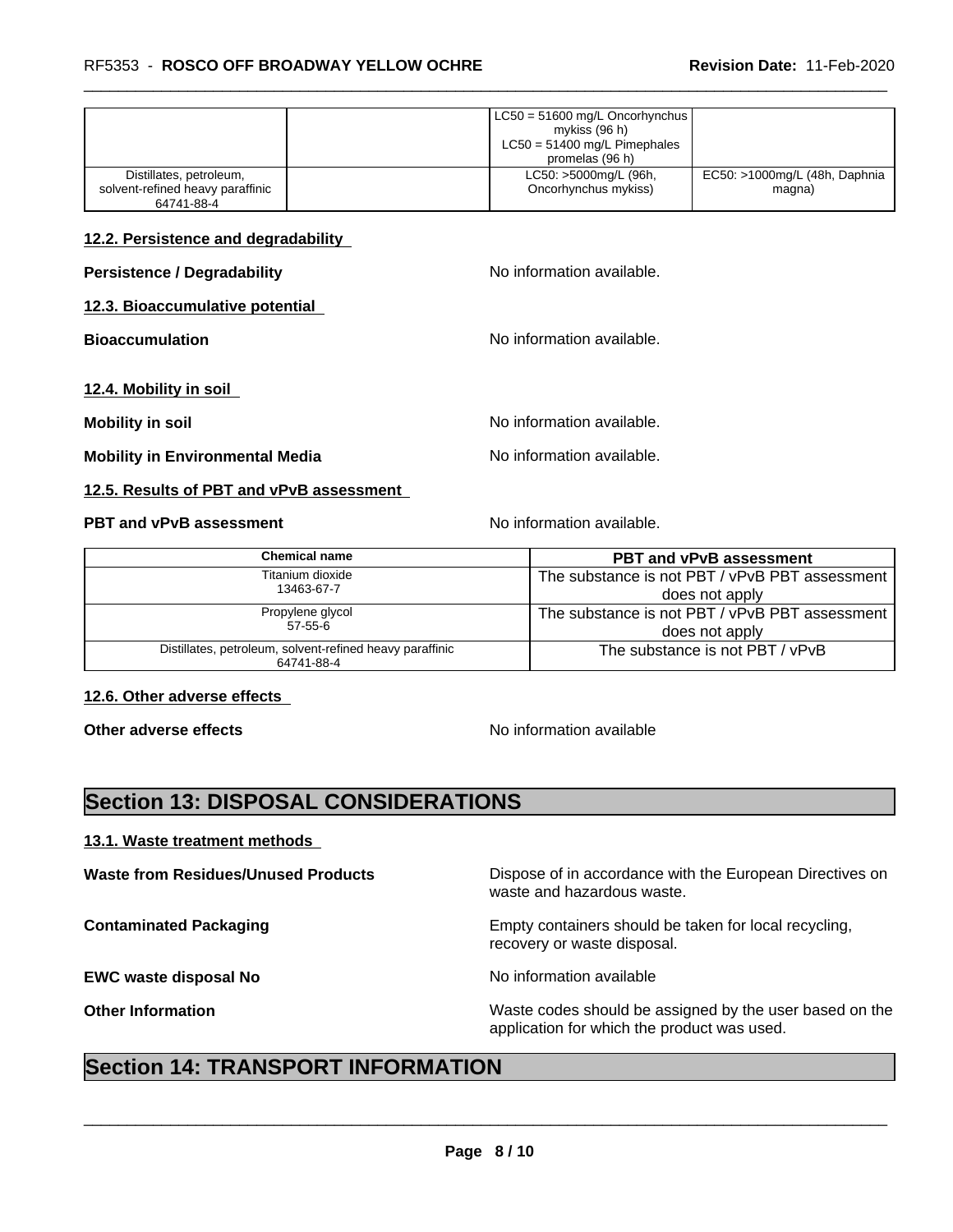| <b>IMDG</b> | Not regulated |
|-------------|---------------|
| RID         | Not regulated |
| <b>ADR</b>  | Not regulated |
| <b>ADN</b>  | Not regulated |
| <b>IATA</b> | Not regulated |
|             |               |

### **Section 15: REGULATORY INFORMATION**

#### **15.1. Safety, health and environmental regulations/legislation specific for the substance or mixture**

#### **Occupational Illnesses (R-463-3, France)**

| Chemical name                     | French RG number |
|-----------------------------------|------------------|
| Propylene glycol<br>$57 - 55 - 6$ | <b>RG 84</b>     |
| Silica, crystalline<br>14808-60-7 | <b>RG 25</b>     |

#### **European Union**

Take note of Directive 98/24/EC on the protection of the health and safety of workers from the risks related to chemical agents at work

#### **International Inventories**

| <b>AICS</b>                   | No - Not all of the components are listed. |
|-------------------------------|--------------------------------------------|
| <b>DSL: Canada</b>            | Yes - All components are listed or exempt. |
| <b>EINECS: European Union</b> | No - Not all of the components are listed. |
| <b>ENCS</b>                   | No - Not all of the components are listed. |
| <b>IECSC</b>                  | No - Not all of the components are listed. |
| <b>KECL (Annex 1)</b>         | No - Not all of the components are listed. |
| <b>PICCS</b>                  | No - Not all of the components are listed. |
| <b>TSCA: United States</b>    | Yes - All components are listed or exempt. |

#### **Legend**

 **AICS** - Australian Inventory of Chemical Substances  **DSL/NDSL** - Canadian Domestic Substances List/Non-Domestic Substances List  **IECSC** - China Inventory of Existing Chemical Substances  **EINECS/ELINCS** - European Inventory of Existing Chemical Substances/European List of Notified Chemical Substances  **ENCS** - Japan Existing and New Chemical Substances  **KECL** - Korean Existing and Evaluated Chemical Substances  **PICCS** - Philippines Inventory of Chemicals and Chemical Substances

 **TSCA** - United States Toxic Substances Control Act Section 8(b) Inventory

#### **15.2. Chemical safety assessment**

#### **Chemical Safety Report** Noinformation available

 $\overline{\phantom{a}}$  ,  $\overline{\phantom{a}}$  ,  $\overline{\phantom{a}}$  ,  $\overline{\phantom{a}}$  ,  $\overline{\phantom{a}}$  ,  $\overline{\phantom{a}}$  ,  $\overline{\phantom{a}}$  ,  $\overline{\phantom{a}}$  ,  $\overline{\phantom{a}}$  ,  $\overline{\phantom{a}}$  ,  $\overline{\phantom{a}}$  ,  $\overline{\phantom{a}}$  ,  $\overline{\phantom{a}}$  ,  $\overline{\phantom{a}}$  ,  $\overline{\phantom{a}}$  ,  $\overline{\phantom{a}}$ 

### **Section 16: OTHER INFORMATION**